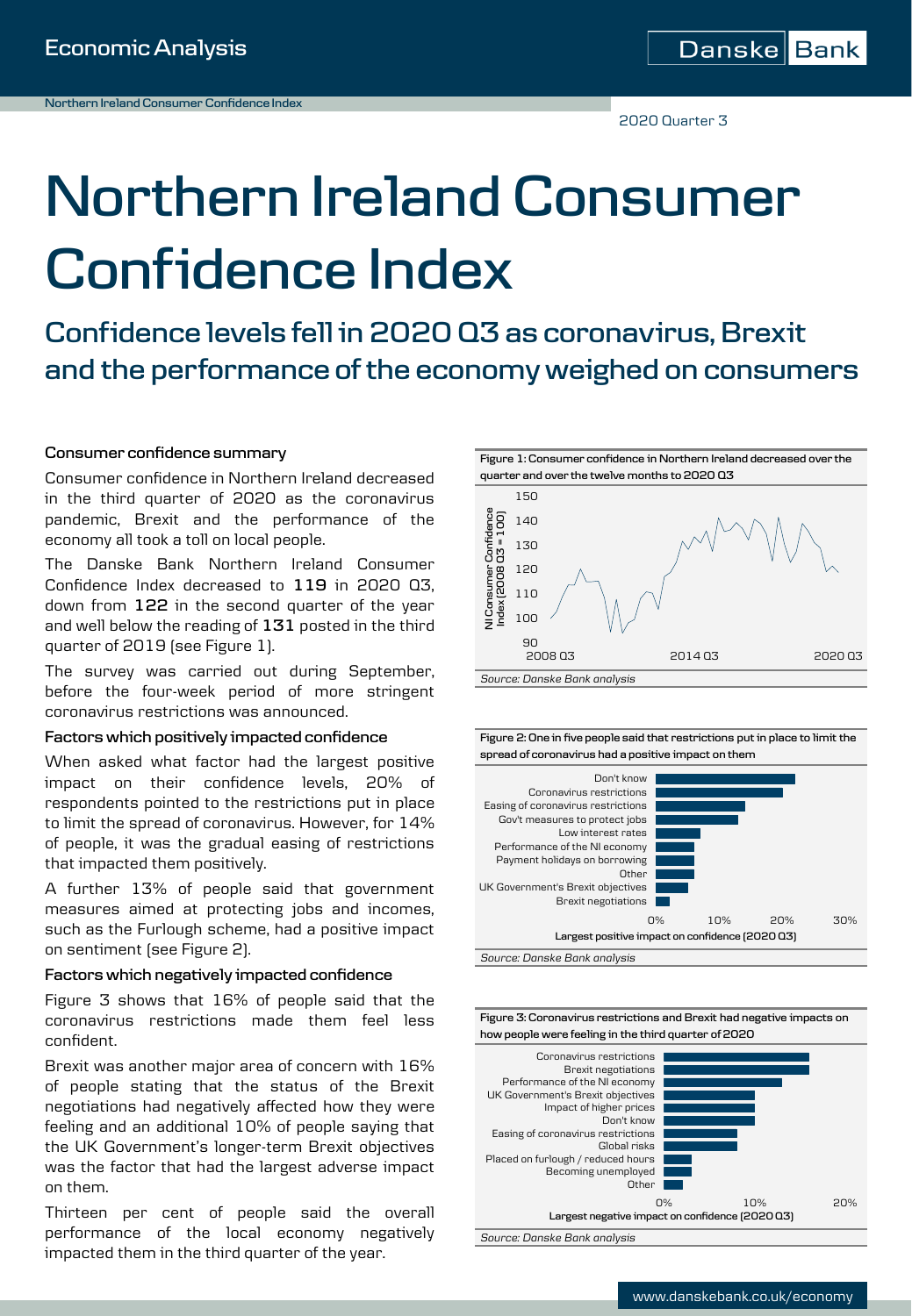### **Currentfinancial position compared with last year**

Figure 4 shows that this part of the index fell over the quarter and over the year.

Twenty-one per cent of people felt their financial position had improved over the past twelve months, but 33% felt it had deteriorated.

### **Expectations for finances over the next 12 months**

The component of the index that focuses on how people expect their finances to change over the year ahead decreased over the quarter and when compared with 12 months ago.

Twenty-six per cent of people expected their finances to worsen over the next year, compared with 18% who expected their financial position to improve.

### **Expectations around job security**

There was a slight rise in the component of the index which examines job security compared with the previous quarter, but the index reading was lower than in 2019 Q3 (see Figure 5).

Ten per cent of people expected to become more secure in their job, but 15% expected their job security to worsen.

### **Expectations around spending on high value items**

Figures 6 shows that the part of the index that indicates the amount consumers expect to spend on high-value items over the next twelve months decreased in 2020 Q3.

Twenty per cent of consumers expected to spend more on expensive items, but 48% expected to spend less.

### **Saving expectations**

The index reading related to consumers' saving expectations decreased over the quarter but increased over the year (see Figure 7).

Twenty-five per cent of people expected to save more this year than they did last year, but 30% thought they wouldn't be able to save as much over the year ahead.



**Figure 5: Confidence around job security increased slightly in 2020 Q3 but remained lower than it was a year ago**





**Figure 7: The parts of the index focused on current finances, expectations around future finances and spending on high value items all decreased over the quarter but confidence around job security increased slightly**

| Sub-index readings                                 | 201903 | 2020 02 | 202003 | $Q$ -o- $Q$    | $Y - 0 - Y$ |
|----------------------------------------------------|--------|---------|--------|----------------|-------------|
| Consumer confidence index                          | 131    | 122     | 119    | ₹              | 男           |
| Current financial position compared with last year | 140    | 132     | 129    | $\overline{v}$ | 寻           |
| Expectations for finances over the next 12 months  | 149    | 148     | 146    | $\overline{v}$ | J,          |
| Expectations around job security                   | 102    | 98      | 99     | 4 P            | ₩           |
| Expectations around spending on high value items   | 134    | 108     | 101    | $\overline{v}$ | J,          |
| Savings expectations                               | 137    | 162     | 158    | $\overline{u}$ |             |
| Source: Danske Bank analysis                       |        |         |        |                |             |

*Note: All index values are relative to a reading of 100 in 2008 Q3*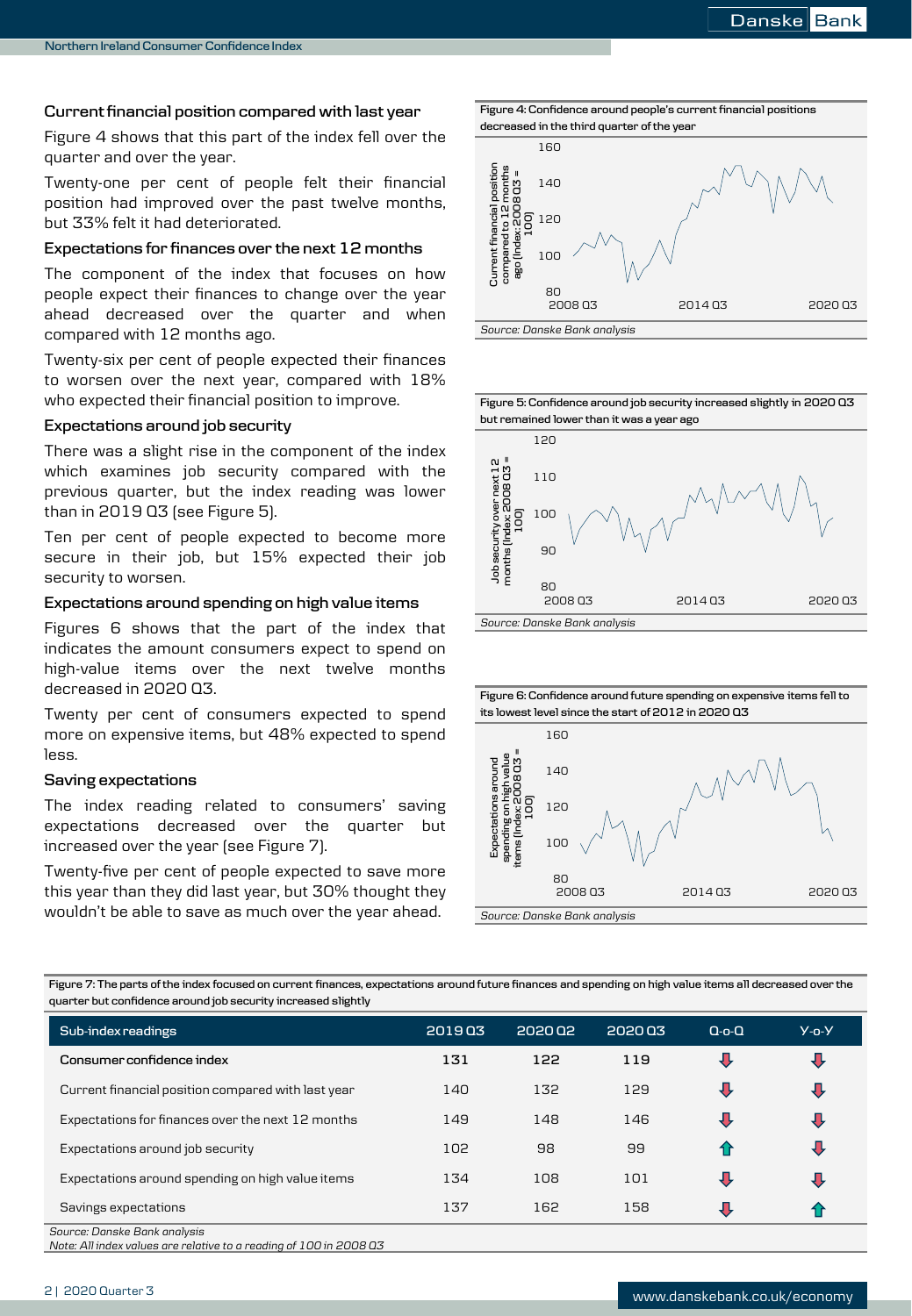## **Regional Confidence Indices**

### **Summary of regional indices**

Consumer confidence fell in the third quarter of 2020 in Belfast City, the North region and the West region. However, confidence levels increased in the South of the country (see Figure 8).

It is important to note that the regional indices are based on smaller samples than the overall Northern Ireland measure, so caution should be exercised when interpreting the data at a regional level.

### **Belfast City**

Confidence levels in Belfast City fell both over the quarter and the year in 2020 Q3. The headline index declined from a reading of 134 in 2020 Q2 to 125 in the third quarter of the year.

Quarterly falls were observed across the parts of the index related to people's current finances, job security and expected future spending, with confidence around future financial positions increasing compared with the second quarter of the year.

### **North**

The consumer confidence index for the North region decreased from 131 in 2020 Q2 to 127 in 2020 Q3. But when compared over the year, confidence levels in the region were higher than in 2019 Q3.

Declines were observed across the parts of the index which examine current finances and expected future finances, but the components of the index that focus on job security and expected future spending on expensive items increased.

### **South**

Consumer confidence increased from 115 in the second quarter of the year to 121 in the third quarter of 2020 in the South region, marking it out as the only region to experience a quarterly rise in confidence levels. However, confidence was lower than it was in 2019 Q3.

The parts of the index based on current finances, future finances and expected future spending all increased over the quarter, but a decline was recorded for the sub-index related to job security.

### **West**

Confidence levels fell over the quarter in the West region, with the index posting a reading of 106 in 2020 Q3. Sentiment was also lower than a year ago when the index was at 130.

People reported feeling worse about their current finances, future financial positions and the amount they expect to spend on expensive items over the next twelve months. But consumers felt more confident about their job security than they did in 2020 Q2.



**Figure 8: Compared with the previous quarter, confidence levels in 2020 Q3 were lower in Belfast City, the North region and the West region but higher in the South region**

*Source: Danske Bank analysis*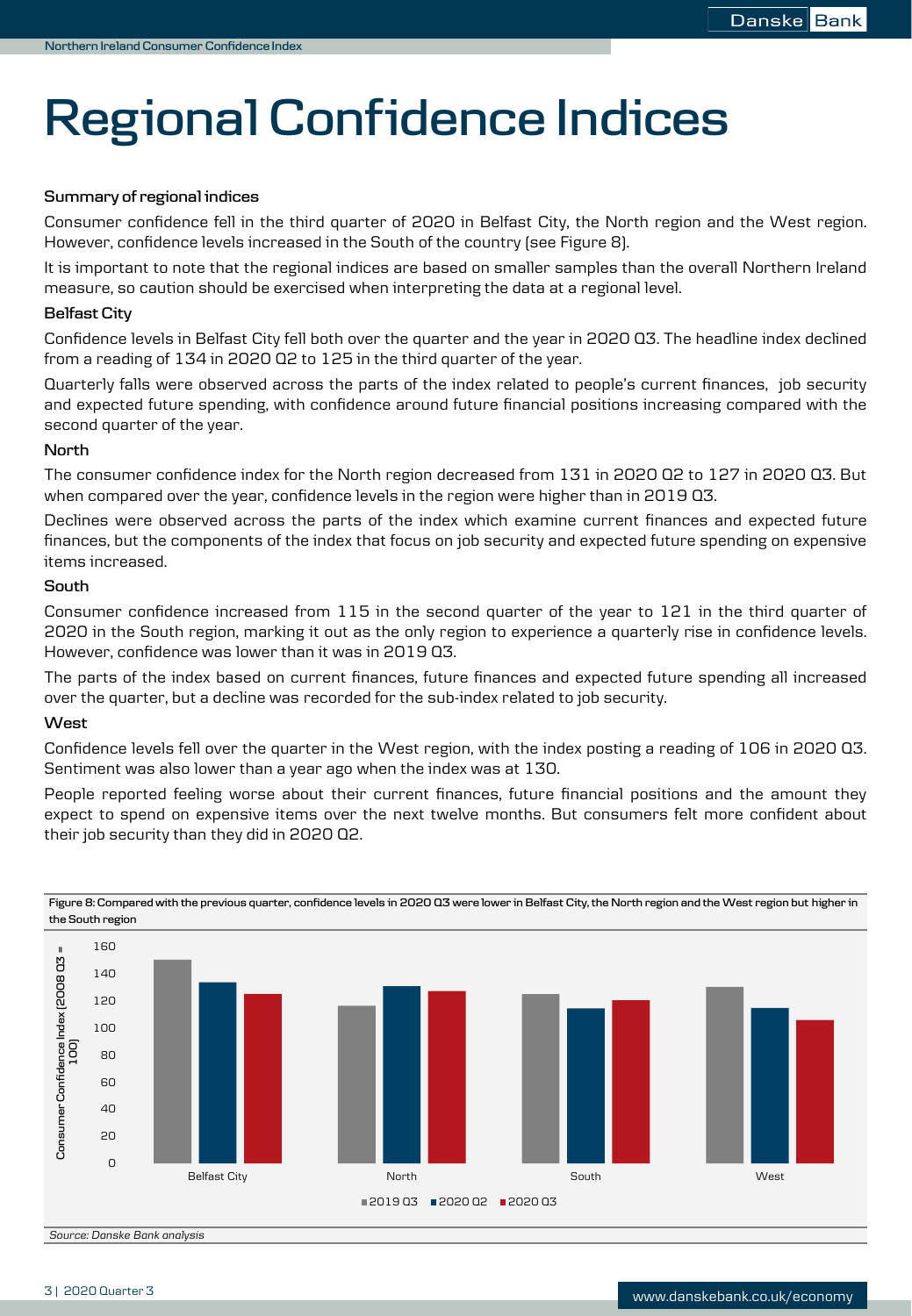### **Commentary**

### **Consumer confidence declined as economic headwinds started picking up**

Consumer confidence levels in Northern Ireland declined in the third quarter of the year as the coronavirus pandemic, Brexit and the performance of the local economy negatively impacted sentiment.

The 2020 Q3 Consumer Confidence Index reading of 119, based on our September survey, was lower than the 122 recorded in the second quarter of the year and the 131 posted in the third quarter of last year. This latest reading saw consumer confidence return to a similar level to where it was in March, at the time of our Q1 survey.

### **Coronavirus restrictions had a significantimpact on confidence levels**

Our survey showed that the extent of the restrictions put in place to limit the spread of coronavirus had a significant impact on confidence levels, affecting some people positively and others negatively.

Sixteen per cent of those surveyed stated that the restrictions put in place by the Government to limit the spread of the coronavirus had the largest negative impact on how they were feeling. However, for some people restrictions had a positive impact, with 20 per cent of respondents saying that the restrictions made them feel more confident.

In addition, 14 per cent of people expressed the view that the gradual easing of restrictions impacted them positively while 8 per cent of respondents said the easing of restrictions negatively affected them.

It is important to note that our survey took place in September, when coronavirus case numbers were higher than they were during the summer, but before the four-week period of heightened restrictions was announced.

### **Policy measures continued to supportlabour market confidence**

The part of our index which focuses on job security was the only component that experienced a rise in 2020 Q3. This sub-index increased slightly from a reading of 98 in the second quarter of the year to 99 in quarter three. However, the percentage of people who expected to become less secure in their job (15 per cent) was still larger than the percentage that thought their job security would improve (10 per cent). The index rose due to the relative difference being smaller than in Q2.

The rise in this part of the index can perhaps be explained by the continued operation of the Coronavirus Job Retention Scheme, or Furlough scheme. Thirteen per cent of people highlighted policy measures aimed at protecting jobs and incomes as the factor that had the largest positive impact on them. While the number of people who said that becoming unemployed due to the pandemic had the largest negative impact on them was relatively low at 3 per cent.

However, despite the measures put in place by the Government to support jobs, unemployment in Northern Ireland is still expected to rise sharply over the months ahead. The latest Coronavirus Job Retention Scheme statistics show that there were still 70,500 jobs furloughed in Northern Ireland at the end of August, and the local labour market data shows that between the start of September and the middle of October, there were 1,720 proposed redundancies.

### **The performance of the economy negatively impacted consumers**

Following the sharp drop in economic activity during the first half of the year, the performance of the Northern Ireland economy was another factor that negatively impacted people in 2020 Q3. Thirteen per cent of those surveyed said the performance of the economy had the largest negative impact on them, compared with 6 per cent of respondents who felt more positive about the local economy.

### **Brexit uncertainty a concern for consumers as well as businesses**

With the end of the transition period just two months away, the continued uncertainty around Brexit represents a key challenge for local businesses trying to prepare for a new trading relationship between the UK and the EU, and the implementation of the Northern Ireland Protocol.

However, our survey showed that Brexit is also impacting consumers. Sixteen per cent of people said that the status of the Brexit negotiations had the largest negative impact on how confident they were feeling, and an additional 10 per cent said the UK Government's longer term Brexit objectives affected them negatively.

We continue to believe that the UK and the EU will reach an agreement over the coming weeks but the possibility of the transition period ending without a new agreement in place represents a significant downside risk to the Northern Ireland and UK economies.